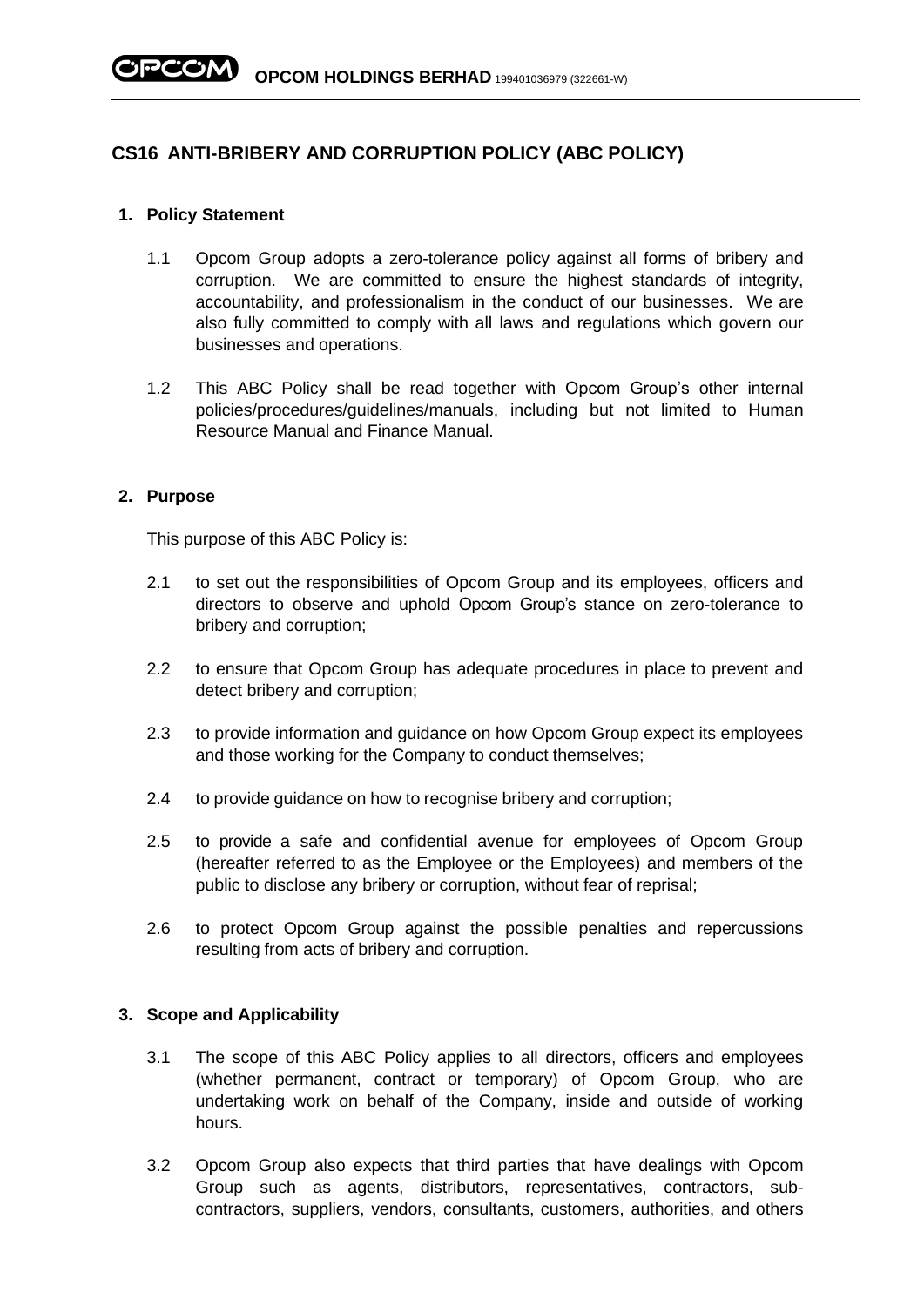(hereafter referred to as Third Party or Third Parties) who perform work or services for and on behalf of Opcom Group, will comply with the relevant parts of this ABC Policy when performing such work or services.

3.3 This ABC Policy is not intended to provide answers to all questions regarding bribery and corruption. Instead it is intended to provide the directors, officers, employees, and third parties with a guide on how to prevent and detect bribery and corruption in pursuant to Opcom Group's commitment to zero-tolerance on bribery and corruption.

## **4. Owner of the ABC Policy**

- 4.1 The Integrity Committee (IC) shall be primarily responsible for the implementation and administration of this ABC Policy. The IC has the responsibility for monitoring the use and effectiveness of this ABC Policy and dealing with any queries on its interpretation. The IC reports directly to the Audit Committee and the Board of Directors.
- 4.2 The organisational chart of the IC is annexed in **Appendix A.**

## **5. Compliance with Laws and Regulations**

- 5.1 This ABC Policy shall at all times comply with the laws and regulations of Malaysia. In the event of any inconsistency or conflict between the provisions of this policy and the laws of Malaysia, the latter shall prevail.
- 5.2 The paramount laws on bribery and corruption are the Malaysian Anti-Corruption Commission Act 2009, Amendment Act 2018 ("MACC Act"), and the Penal Code (Chapter IX).

### **6. Corruption and Bribery**

- 6.1 Corruption is defined as an abuse of position for personal gain or misuse of position to help others to improperly enrich themselves.
- 6.2 Bribery is a form of corruption and it can be broadly described as the offering, promising, giving, accepting or soliciting of an advantage as an inducement or reward for an action which is illegal or a breach of trust to gain any commercial, contractual or personal gain or advantage.
- 6.3 Bribery can be in the form of cash and other forms including non-cash gifts, lavish entertainment or hospitality, or other reward or benefit. Bribes can be direct (e.g. you give a bribe to someone) or indirect (e.g. you get someone else to give a bribe to another person) for the benefit of the employee, the employee's family or Opcom Group.
- 6.4 For the purpose of this ABC Policy, "family or household" includes employee's spouse(s), children (including step-children and adopted children), parents,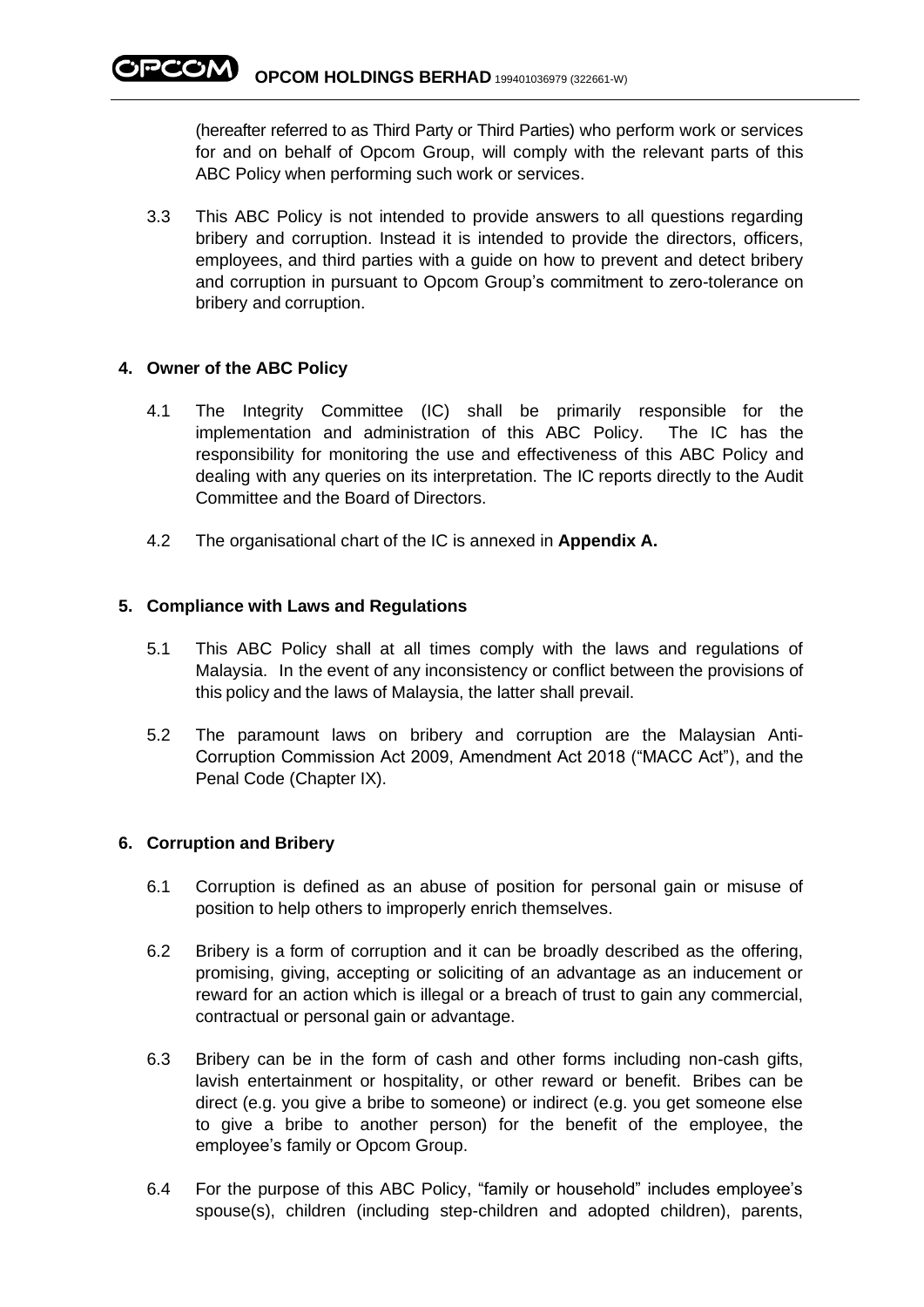PCOM) **OPCOM HOLDINGS BERHAD** 199401036979 (322661-W)

> step-parents, siblings, step-siblings, grandparents, grandchildren, in-laws, uncles, aunts, nieces, nephews, cousins, and other persons who are a member of your household (hereafter referred to as family).

- 6.5 It is important to note that it will be irrelevant whether the bribe was accepted or not, was given or not, merely by offering the bribe would be sufficient for an offence to be committed.
- 6.6 Bribery and corruption are punishable offences under the MACC Act. There are 4 main offences prescribed by the MACC Act:
	- i. Soliciting/receiving gratification as per Section 16 & 17(a);
	- ii. Offering/giving gratification as per Section 17(b);
	- iii. Intending to deceive (false claim) as per Section 18;
	- iv. Using office or position for gratification as per Section 23.
- 6.7 Additionally, any breaches of this ABC Policy may tantamount to a breach of Section 17A of the MACC Act in which in the event any commercial organisation commits an offence under Section 17A shall, on conviction, be liable to:-

a. A fine, not less than 10 times the sum or value of gratification or RM1million, whichever is higher; OR

b. Its officers concerned, imprisonment for a term not exceeding 20 years, or BOTH.

6.8 Gratification as defined in the MACC Act as:-

a) Money, donation, gift, loan, fee, reward, valuable security, property or interest in the property, whether movable or immovable, financial benefits; b) Office, dignity, employment, contract of employment/services and agreement to give employment/render services in any capacity;

c) Payment, release, discharge/liquidation of loan, obligation or other liability;

d) Valuable consideration of any kind, discount, commission, rebate, bonus, deduction or percentage;

e) Any forbearance to demand any money or money's worth or valuable thing;

f) Any other service or favour of any description, including protection from any penalty or disability incurred or apprehended or from any action or proceedings of a disciplinary; civil or criminal, whether or not already instituted, and including the exercise or the forbearance from the exercise of any right or any official power or duty; and

g) Any offer, undertaking or promise, whether conditional or unconditional, of any gratification within the meaning of (a) to (f).

6.9 Chapter IX of the Penal Code covers offences by public servants accepting and abetting in corruption.

## **7. Gifts, Hospitality, and Entertainment (G+H+E)**

7.1 Opcom Group acknowledges that G+H+E may be an appropriate business practice. However, improper or excessive G+H+E (which includes travel and accommodation) can be a form of bribery, corruption, or gratification, which is prohibited under this ABC Policy.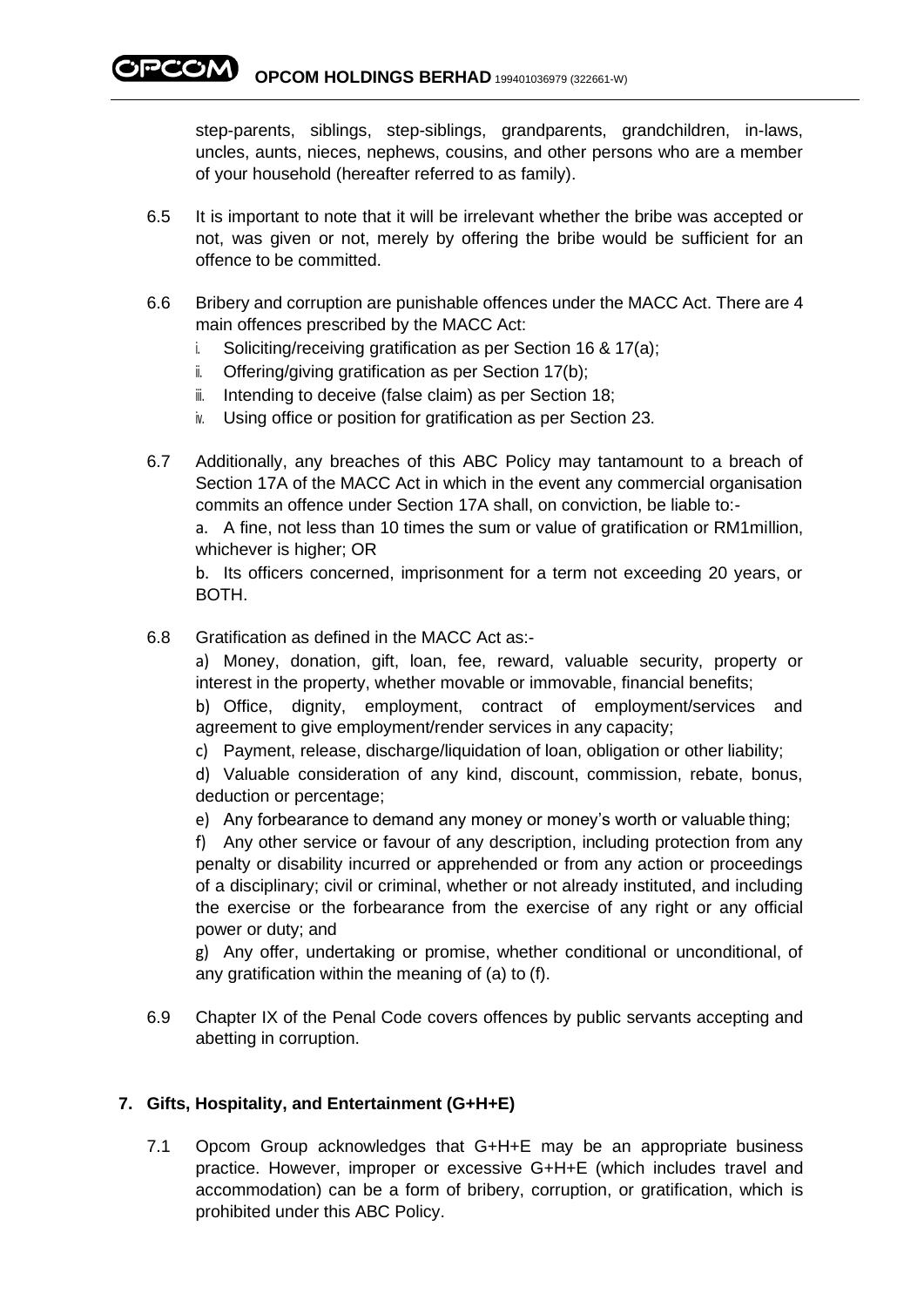## **7.2 Offering or giving G+H+E**

- 7.2.1 Except as provided in the Exception Rule in this Policy (annexed in **Appendix B**), no G+H+E may be provided, directly or indirectly by any director, officer, employee, or Third Parties for or on behalf of Opcom Group or any director, officer, employee.
- 7.2.2 G+H+E shall only be given if 1) it seeks to improve the image of Opcom Group; 2) better present products and services; or 3) establishes cordial relations.
- 7.2.3 No G+H+E may be given where any giver is aware that it 1) will violate any Gift or Hospitalities policies or regulation which the recipient is subject to; and 2) is intended to induce an inappropriate advantage, reward or benefit from the recipient.
- 7.2.4 Any G+H+E that Opcom Group offers or gives in connection with Opcom Group's business must:
	- where it is to be provided to a public official, must comply with the applicable governmental policy or guidelines in the jurisdiction where the public official is working at, for the giving of G+H+E to such public official;
	- be given as a legitimate, justified business courtesy;
	- be given in an open manner;
	- not create an expectation that the giver will receive something in return;
	- be in good faith and reasonable in value and frequency;
	- be compliant with any applicable laws, rules, and regulations;
	- be expensed in accordance with the appropriate business expense policies and procedures;
	- not influence or appear to influence the independence of the receiver of the G+H+E;
	- not be provided to a customer when Opcom Group is bidding for a contract, if those receiving the G+H+E have some influence on the contract decision, unless the G+H+E takes the form of basic refreshments provided as a business courtesy;
	- not be cash (or cash equivalents such as vouchers, gift cards, credit cards or credit notes);
	- not be, or give the appearance of being, lavish, offensive or inappropriate (for example, adult entertainment); and
	- not be in the form of per diem or daily payments.

### **7.3 Receiving G+H+E**

- 7.3.1 Except as provided in the Exception Rules in this Policy (annexed in **Appendix B**), all directors, officers and employees as well as any Third Party acting for or on behalf of Opcom Group, or its directors, officers and employees are prohibited from:
	- accepting any payments (including cash or cash equivalents such as vouchers, gift cards, credit cards or credit notes);
	- requesting gifts, contributions, gratuities, services or bribes from Opcom Group's suppliers, or clients, regardless of its worth;
	- accepting any G+H+E from a supplier when they are bidding for a contract, if those receiving the G+H+E have some influence on the contract decision, unless G+H+E takes the form of basic refreshment as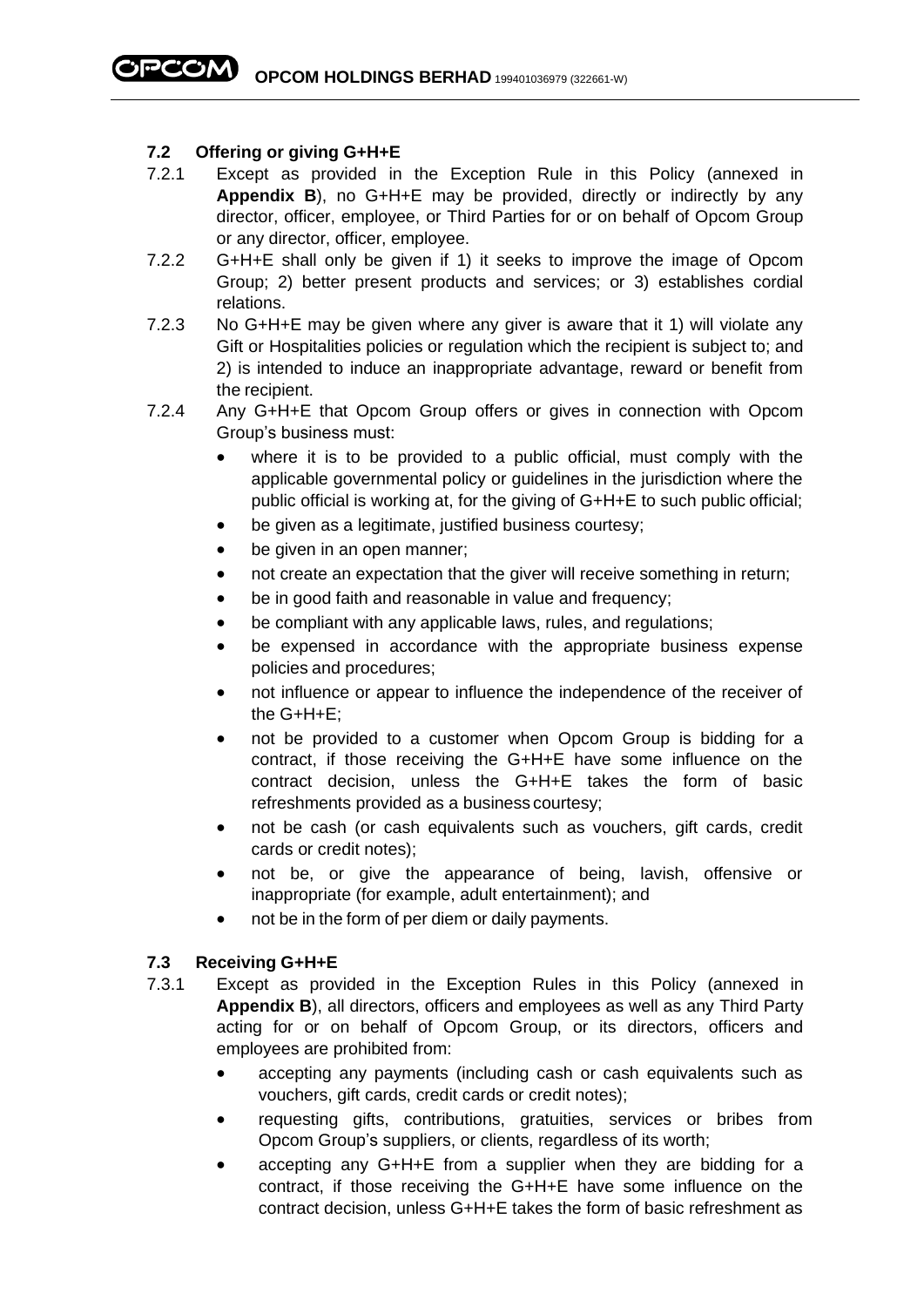**OPCOM HOLDINGS BERHAD** 199401036979 (322661-W)

a business courtesy;

- accepting any G+H+E that is, or gives the appearance of, being lavish, offensive or inappropriate (for example adult entertainment);
- accepting any favours that might be regarded as placing them under some obligations to such person or party;
- accepting any gifts from an individual or a party;
- accepting any G+H+E in the form of per diem or daily payments;
- accepting tickets to entertainment, cultural, social or sporting events without both the giver and receiver attending:
- accepting from, a business contact of Opcom Group, any G+H+E in their personal capacity or through any of the family members or agents to avoid the requirements of this G+H+E Policy.

## **7.4 G+H+E Policy for Directors**

7.4.1 All directors of Opcom Group must be themselves committed to refrain from offering, giving or receiving any G+H+E (in-kind, cash, advantages, favour or otherwise) from Third Parties who deal with Opcom Group, where the G+H+E would reasonably be expected to influence the performance of the director's duties in any aspect.

### **7.5 Spouses, Family member, and Partners**

7.5.1 All directors, officers and employees of Opcom Group are not permitted to offer or provide G+H+E to a spouse, a family member, or a partner of a Third Party.

### **7.6 Hospitality & Gifts Register**

7.6.1 Opcom Group maintains a Hospitality & Gifts Register for the gifts that have been received or given by Opcom Group (annexed as **Appendix C**). This Hospitality & Gifts Register will be maintained by the Corporate Services Workgroup (CS). For practicability, all directors, officers, or employees are required to register gifts that they receive or provide with a market value exceeding RM500 (or equivalent) from each organisation/individual in a single transaction, immediately, or as soon as practicable, to CS.

## **8. Facilitation Payments**

- 8.1 Facilitation payments are typically small, unofficial payments made to secure or expedite the performance of a routine or necessary action (such as the issuant of permits, licenses, processing visas or work permits, provisions of mail pick-up service, etc) to which the payer is entitled, legally or otherwise.
- 8.2 Offering, promising, requesting, paying facilitation payments is strictly prohibited. The facilitation payments can be of any sort of advantage, including but not limited to cash or other assets, to influence them in their duties.
- 8.3 All directors, officers and employees must not offer, promise, give, request, accept or, receive anything which may be regarded as a facilitation payment. If any employee does receive a request or offer facilitation payment, the said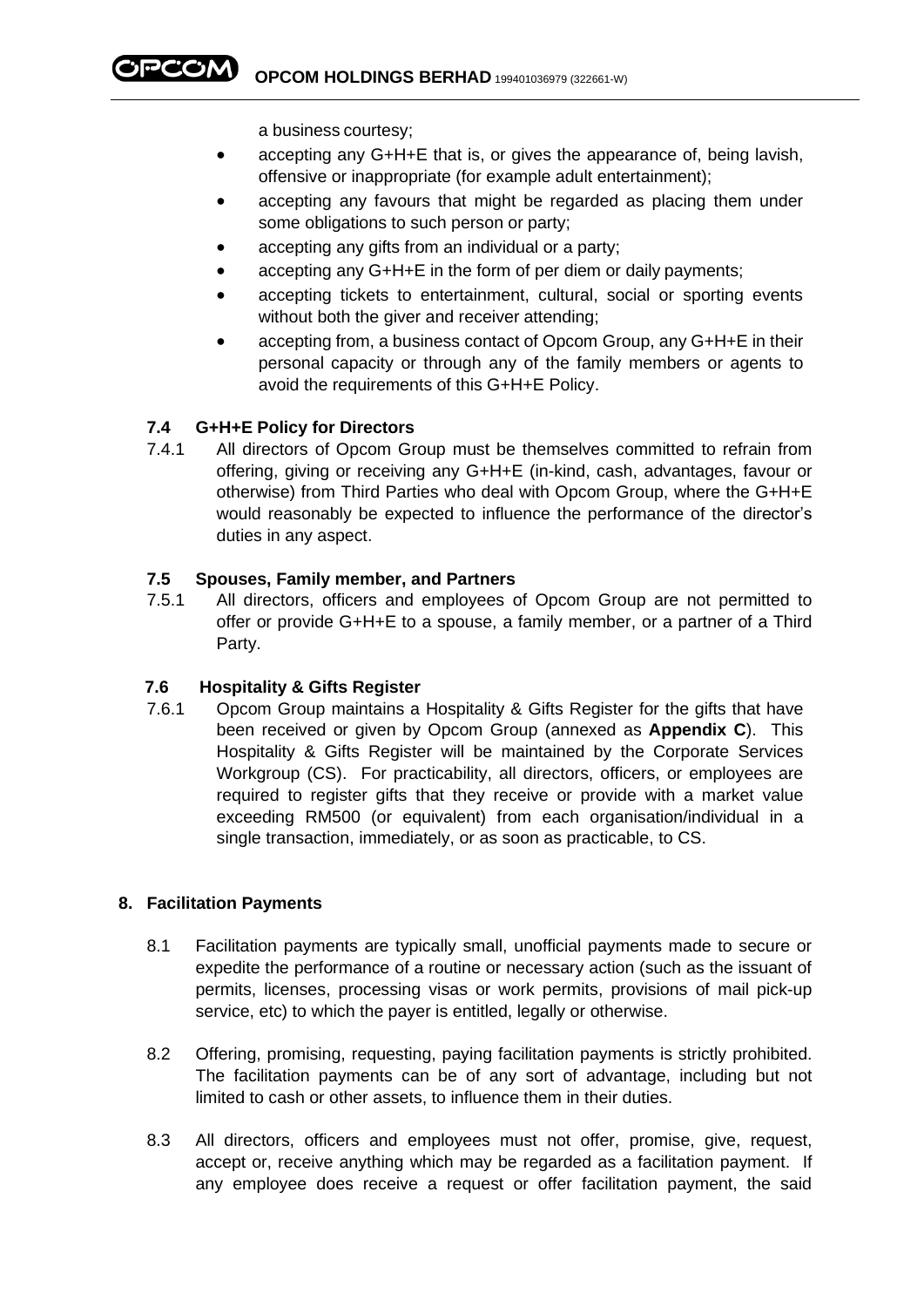employee must immediately report to their Business Unit (BU) Head and CS, who will then update the Audit Committee and Board of Directors.

8.4 Facilitation or similar payments may be made in limited circumstances where your life is in danger but under no other circumstances. Any payment so made must be reported, immediately, or as soon as practicable, to their BU Head and CS, who will then update the Audit Committee and Board of Directors.

### **9. Kick-backs**

- 9.1 Kick-backs are typically payments made in return for a business favour. These kick-backs are fulfilled after a company has awarded a contract. They take place in purchasing, contracting procurement, or other departments responsible for decisions to award contracts. The supplier provides the bribe by kicking part of the contract fee back to the buyer, either directly or through an intermediary.
- 9.2 All directors, officers and employees must avoid any activity that might lead or suggest that kick-back will be made by or on behalf of Opcom Group. Any suspicions, concerns or queries regarding payment should be reported immediately, or as soon as practicable, to their BU Head and CS, who will then update the Audit Committee and Board of Directors.

## **10. Corporate Social Responsibility (CSR), Sponsorships and Charitable Donations**

- 10.1 These are legitimate activities for entities but can be abused by being used as a subterfuge for bribery. Any CSR, sponsorship, and donations must not be used to facilitate corruption, bribery, and money laundering activities.
- 10.2 Process for CSR, sponsorship, and charitable donations:
	- All requests for CSR, sponsorship, and donations must be carefully examined for legitimacy and it must not be made to improperly influence a business outcome;
	- The recipient must be a legitimate organisation and due diligence carried out to ascertain that the benefits reach the intended recipients whilst the programmes meet the intended objectives;
	- No CSR, sponsorship, and donations shall be made to a beneficiary who is controlled by any political officials;
	- Charitable donations are permitted only to registered (non-profit) charities. No charitable donations may be given to any organisation which is not a registered charity;
	- Approvals for CSR, sponsorhship, and charitable donations must be sought in accordance with Opcom Groups' Delegation of Authority Matrix. A duly approved copy shall be extended to CS for the record. The initiator is obliged to ensure that proof of receipt of all CSR, sponsorship and charitable donations must be obtained from the recipient organisation;
	- No charitable donation may be made at the request of any party where that donation may result in improper conduct.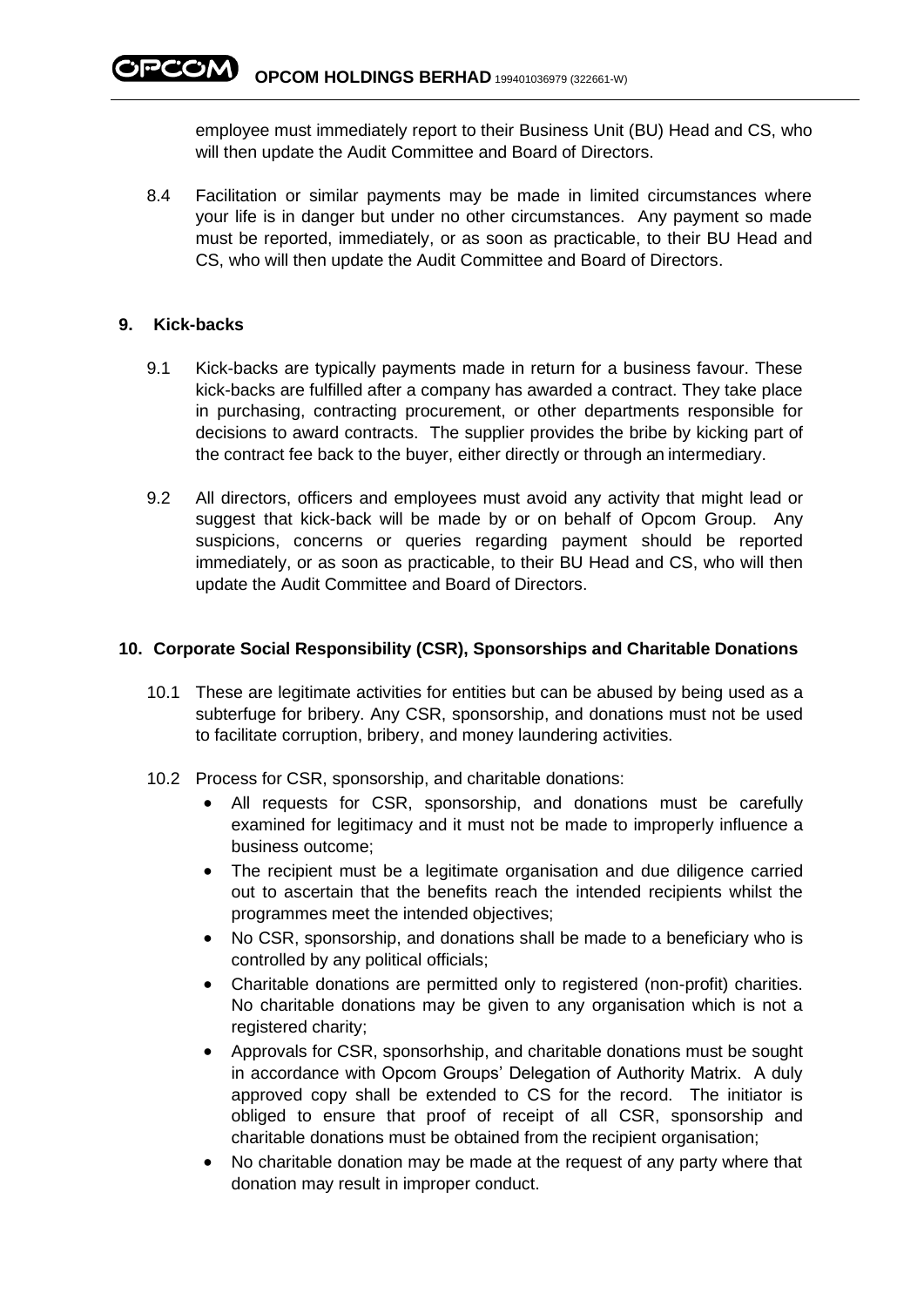#### **11. Political Contributions**

- 11.1 Opcom Group does not make political donations and is not affiliated with any political party, independent candidate, or with any other organisation whose activities are primarily political.
- 11.2 Directors, officers, employees, or Third Parties are free to make personal donations provided such payments are not purported to be made on behalf of Opcom Group and are not made to obtain any form of advantage in any business transaction.

### **12. Dealing with Public Official**

- 12.1 Public official means an individual having a public official function or acting in a public official capacity, and include any of the following:-
	- "officer of a public body" as defined in the Malaysian Anti-Corruption Commission Act 2009;
	- An officer or employee of any government body or agency or statutory body, ministry or department of the government (of any level);
	- Police, military, paramilitary, security services, police force, customs, border patrol, legislatures and judicial system of any country;
	- elected political representative;
	- political party and any officer, employee or other person acting on behalf of a political party;
	- candidate for public office;
	- member of a ruling or royal family;
	- special adviser to governments, or individual government officials, whether paid or unpaid, formal or informal; and
	- a family member of any of the above.
- 12.2 Opcom Group strictly prohibits the giving of G+E+H for public officials to obtain any form of advantage in any business transaction.

### **13. Dealing with Third Parties**

- 13.1 Third party means any individual or organisation in which the employees comes into contact during the course of their work for or with the company and it includes but not limited to agents, distributors, representatives, contractors, subcontractors, suppliers, vendors, consultants, customers, authorities, and others.
- 13.2 All dealings between Opcom Group and Third parties must be carried out in compliance with all relevant laws and consistent with this ABC Policy.
- 13.3 Opcom Group expects that all Third parties acting for and on behalf of Opcom Group to adhere to the relevant parts of this ABC Policy when performing work or services, as their conducts and actions may implicate Opcom Group and tarnish Opcom Group's reputation. The Third parties must subscribe to Opcom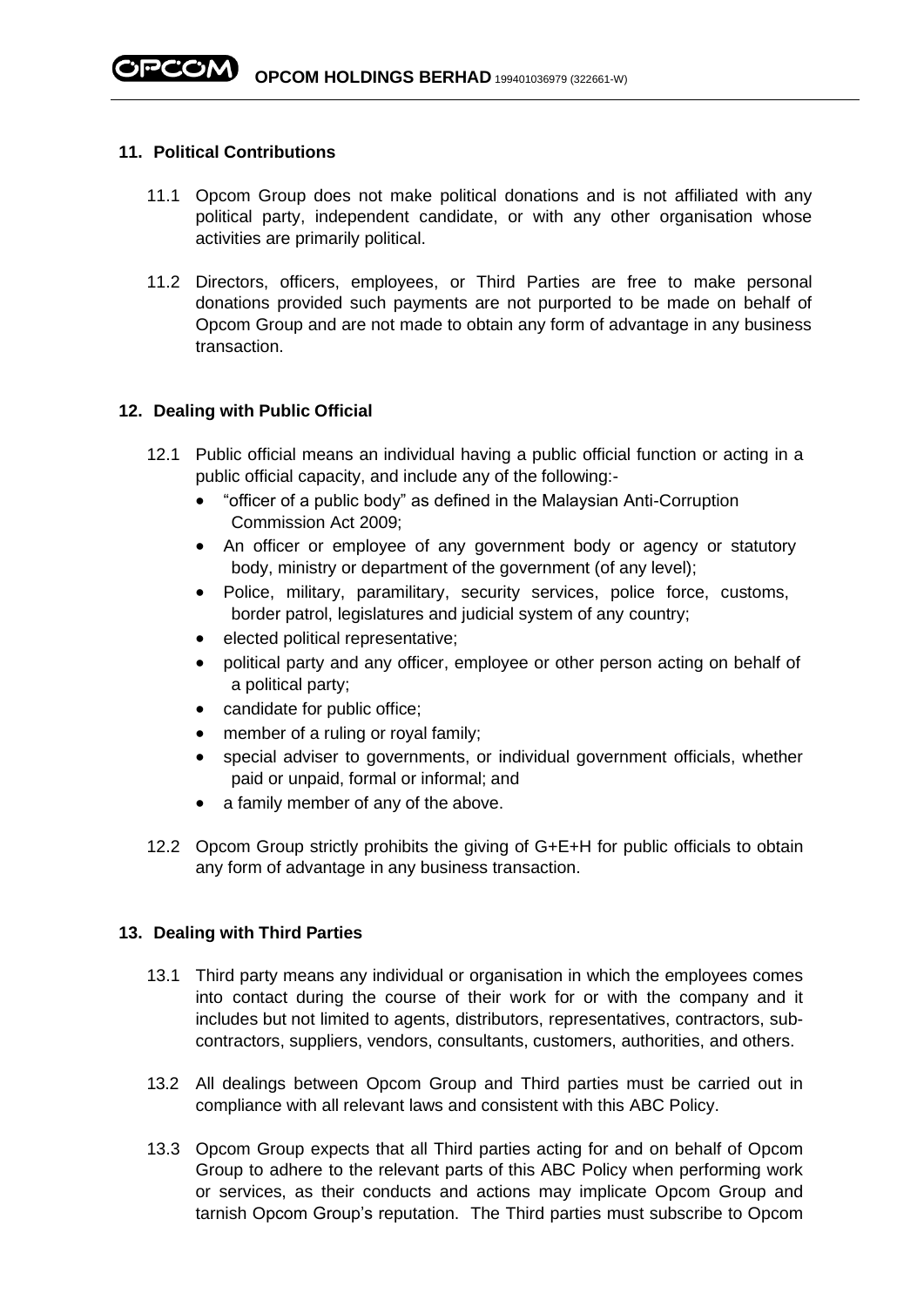**OPCOM HOLDINGS BERHAD** 199401036979 (322661-W)

Group's stance on zero tolerance on bribery and corruption. Thus, in situations where we engage Third parties such as agents, distributors, representatives, contractors, sub-contractors, suppliers, vendors, consultants, customers, authorities, and other intermediaries, we will be obligated to conduct appropriate due diligence on these Third parties. This is to ensure that we are dealing with Third parties that subscribe to Opcom Group's values and ethical conduct.

- 13.4 To further ensure that Opcom Group does business with Third parties that share our standards of integrity, we conduct the following:
	- Conduct due diligence to assess the integrity of the Third parties (clause 14);
	- Do not enter into business dealings with any Third parties that are suspected of engaging in bribery and improper business practices unless those suspicions are investigated and resolved;
	- All Third parties must be made aware of Opcom Group's ABC Policy, Whistleblowing Policy, and our expectations of them.
- 13.5 Prior to the engagement or commencement of any business or professional relationship, all Third parties must sign a declaration form (annexed as **Appendix D**) which states that:
	- They acknowledge that they have read, understood and agree to comply with the ABC Policy of Opcom Group;
	- They are committed to ensure that our directors, employees, and agents acted on their behalf in dealing with Opcom Group comply to the ABC Policy of Opcom Group, and, undertake to inform Opcom Group of any breach/infringement of this ABC Policy;
	- They have not been convicted or subject to any investigations by the relevant authorities for actual or suspected breach of the law as of the date hereof;
	- They agree to keep proper books and records available for inspection by Opcom Group, Opcom Group's auditors or investigating authorities, and they shall extend their cooperation in the audit/investigation and similar matters pertaining to the contract;
	- They agree that the declaration form shall form part of the terms and conditions of their appointment and/or contract for service, and acknowledge that Opcom Group has the right to terminate or suspend their contract for service and disqualify them from tendering for future contracts (if any) if they are found to be in breach of the ABC Policy.
- 13.6 If during the due diligence exercise or in the dealings with the Third parties, there are "red flags" being raised, these "red flags" must be investigated and addressed before the engagement of the Third parties can proceed.
- 13.7 Examples of "red-flags" include the following:
	- The transaction is with a company which operates its business in a country known for high incidence of corrupt payments;
	- The Third party has "special" ties with government or public officials;
	- Reference check revealed a flawed background or reputation for getting things done regardless of the circumstances or suggest that for a certain amount of money, the Third party can fix the problem;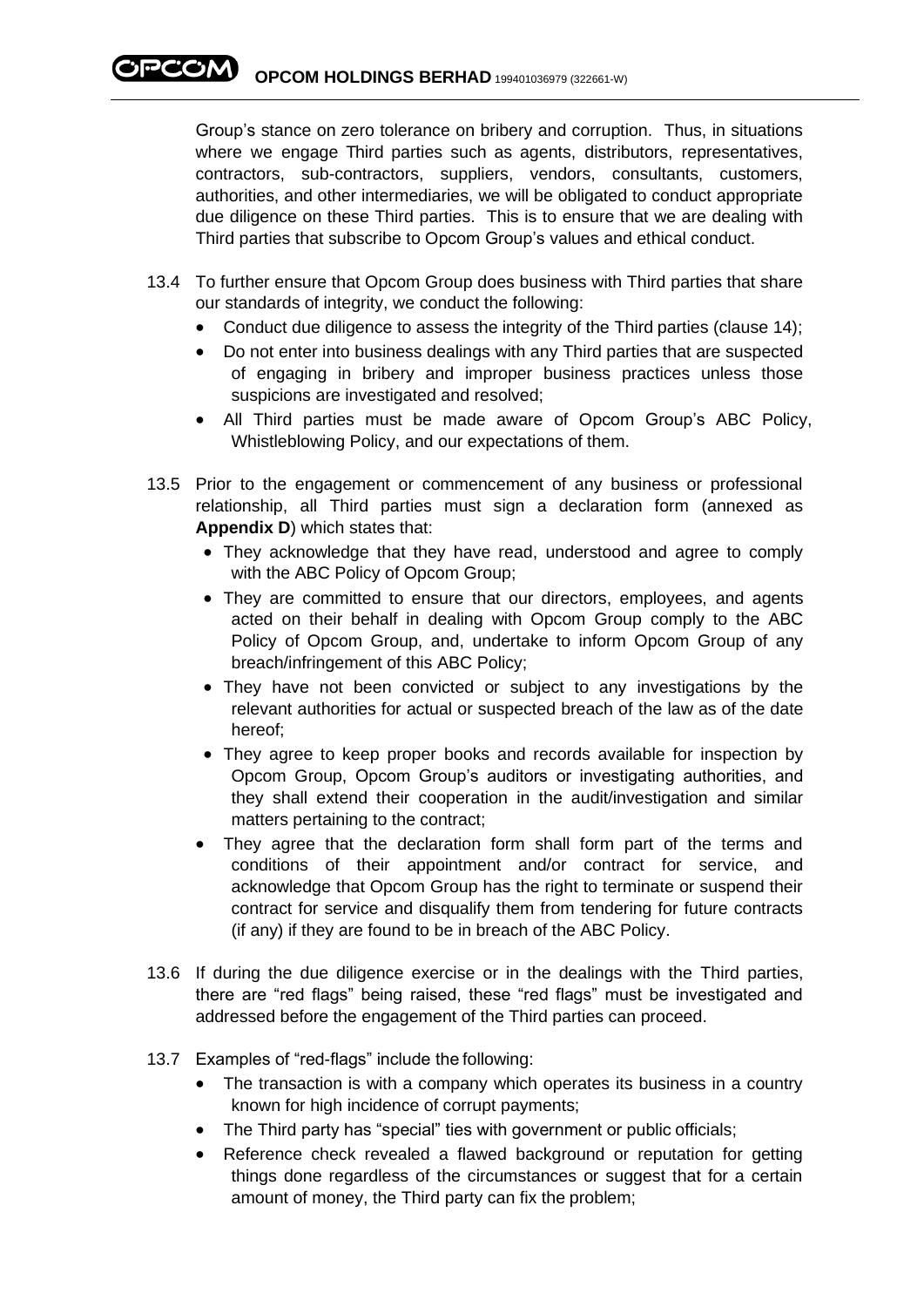**PCOM** OPCOM HOLDINGS BERHAD 199401036979 (322661-W)

- Objection to anti-bribery warranties in the agreements/contract;
- Convoluted payment arrangements such as payment in cash, payment to Third party or request for upfront payment for expenses or other fees;
- The Third party requests for his/her identity not to be disclosed;
- Lack of an office or established place of work
- 13.8 If all the red flags are sufficiently mitigated, then Opcom Group, on presentation of the record of mitigation plans and action formulated and taken, may proceed with the relationship. If the red flags are not sufficiently mitigated, then further work needs to be carried out prior to entering into a contract.

#### **14. Due Diligence**

- 14.1 Due diligence includes but not limited to background checks on the person or entity, a document verification process, or conducting interviews with the person to be appointed to a key role where corruption risk has been identified.
- 14.2 Human Resource & Administration Workgroup needs to conduct due diligence on any recruitment of the employee for Opcom Group. The Executive Director or Opcom Management or BU Head or Designated Officer shall designate what checks are necessary based upon the position offered.
- 14.3 For Board members, due diligence on executive based director will be conducted by Human Resource & Administration Workgroup, while non-executive based director (in any designation), due diligence will be conducted by other existing Board members, or conducted by any other designated personnel as appointed by the Board of Directors.
- 14.4 On Third Party, the respective BU Head who deals with them will conduct due diligence on them accordingly.
- 14.5 A background check for due diligence shall include checking with a previous employer or other methods deemed fit.
- 14.6 For the document verification process, shall include the following:
	- The identity document provided (photos in NRIC or passport or Certificate of Incorporation for Entity) match with the face of the actual person or match with the actual physical of business for Entity;
	- Document from previous company or engagement (e.g. payslip or letter, etc.) is tally per observed, without bad records on corruption and bribery cases (if observable);
	- Document on financial means e.g. account statement / etc. match with their current status/position without any suspect on having corruption or bribes (if obtainable);
	- Any other methods deemed fit.
- 14.7 For conducting interviews with the person to be appointed, shall include the following:
	- To obtain few alternate contact details i.e. e-mail address and/or contact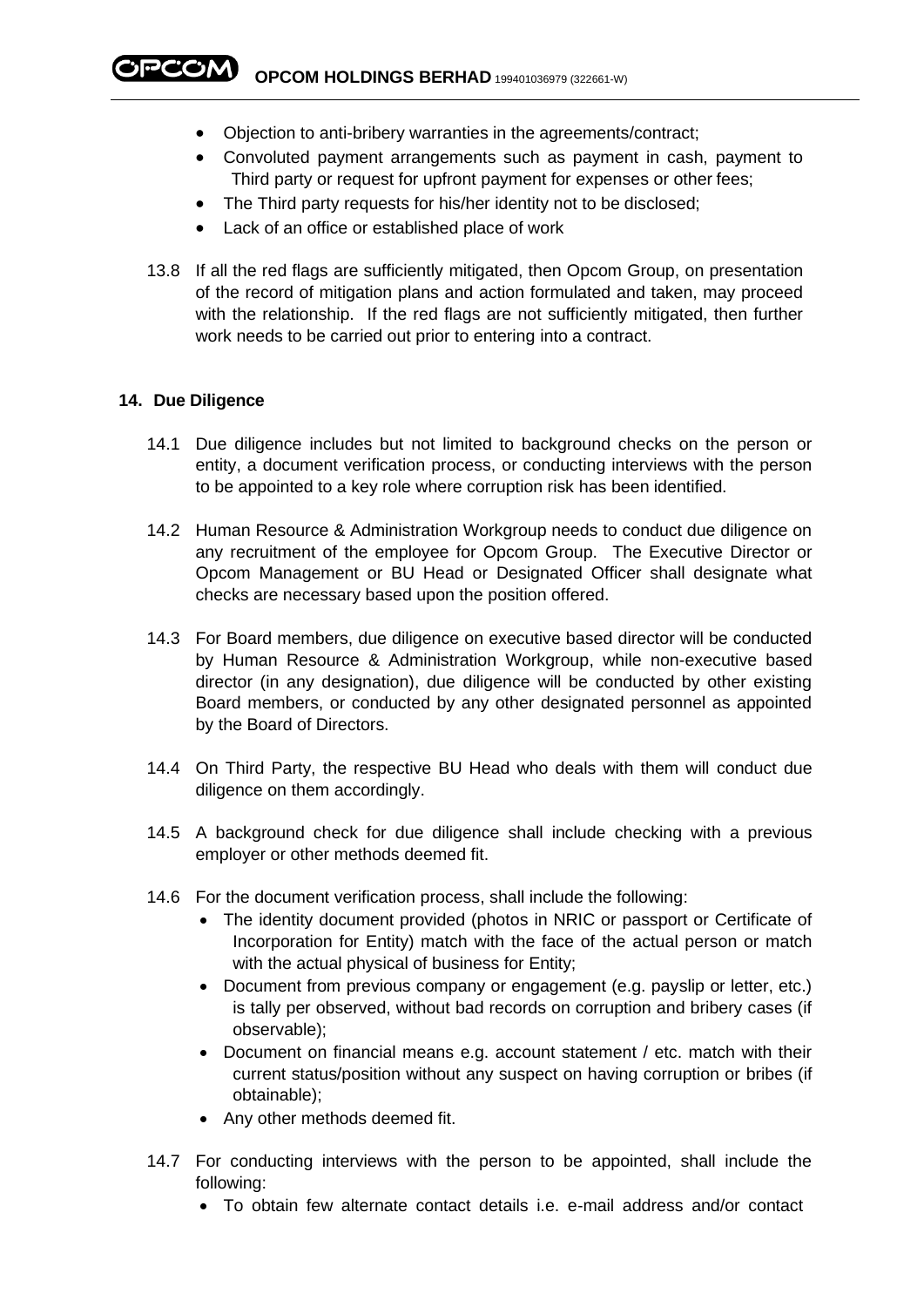**OPCOM HOLDINGS BERHAD** 199401036979 (322661-W)

numbers on the spot, to assess whether has many contacts in hand which may lead to higher risk on corruption;

- To enquire their living lifestyle against current status, whether their ways of living have any loopholes that relate to corruption and bribes;
- To ask on the ideas on problem-solving in the deal with the government servant or third parties for a faster solution, to assess whether any potential in offer counterparty to accept bribes;
- To raise a question on how to deal with the incoming high demands from contractors on an open tender, to assess whether any potential in offer counterparty to give bribes;
- Any other methods deemed fit.
- 14.8 The due diligence shall be performed in reasonable methods to enable the identification of corruption risk.

#### **15. Responsibilities of Directors, Officers and Employees**

- 15.1 It is the responsibility of all directors, officers and employees of Opcom Group to comply, prevent, detect, report any bribery, and other forms of corruption.
- 15.2 All directors, officers and employees of Opcom Group must sign a declaration form (annexed as **Appendix E**) which states that:-
	- They acknowledge that they have read, understood, and agree to comply with the ABC Policy of Opcom Group;
	- They are committed to comply with the ABC Policy, and, undertake to inform Opcom Group of any breach/infringement of this ABC Policy;
	- They have not been convicted or subject to any investigations by the relevant authorities for actual or suspected breach of the law as of the date hereof;
	- They agree that the declaration form shall form part of the terms and conditions of the employment appointment/contract of service, and acknowledge that Opcom Group has the right to terminate or suspend the employment appointment/contract of service if they are found to be in breach of the ABC Policy.
- 15.3 The signed declaration form must be kept in the Personal File of each director, officer, or employee, under the custodian of CS or the Human Resource Workgroup.

#### **16. Record Keeping**

- 16.1 Opcom Group must keep the financial records and have appropriate internal controls in place which will evidence the business reason for any payments made to Third party.
- 16.2 All directors, officers and employees must ensure that all expenses relating to gifts, hospitality, and entertainment expenses incurred are submitted in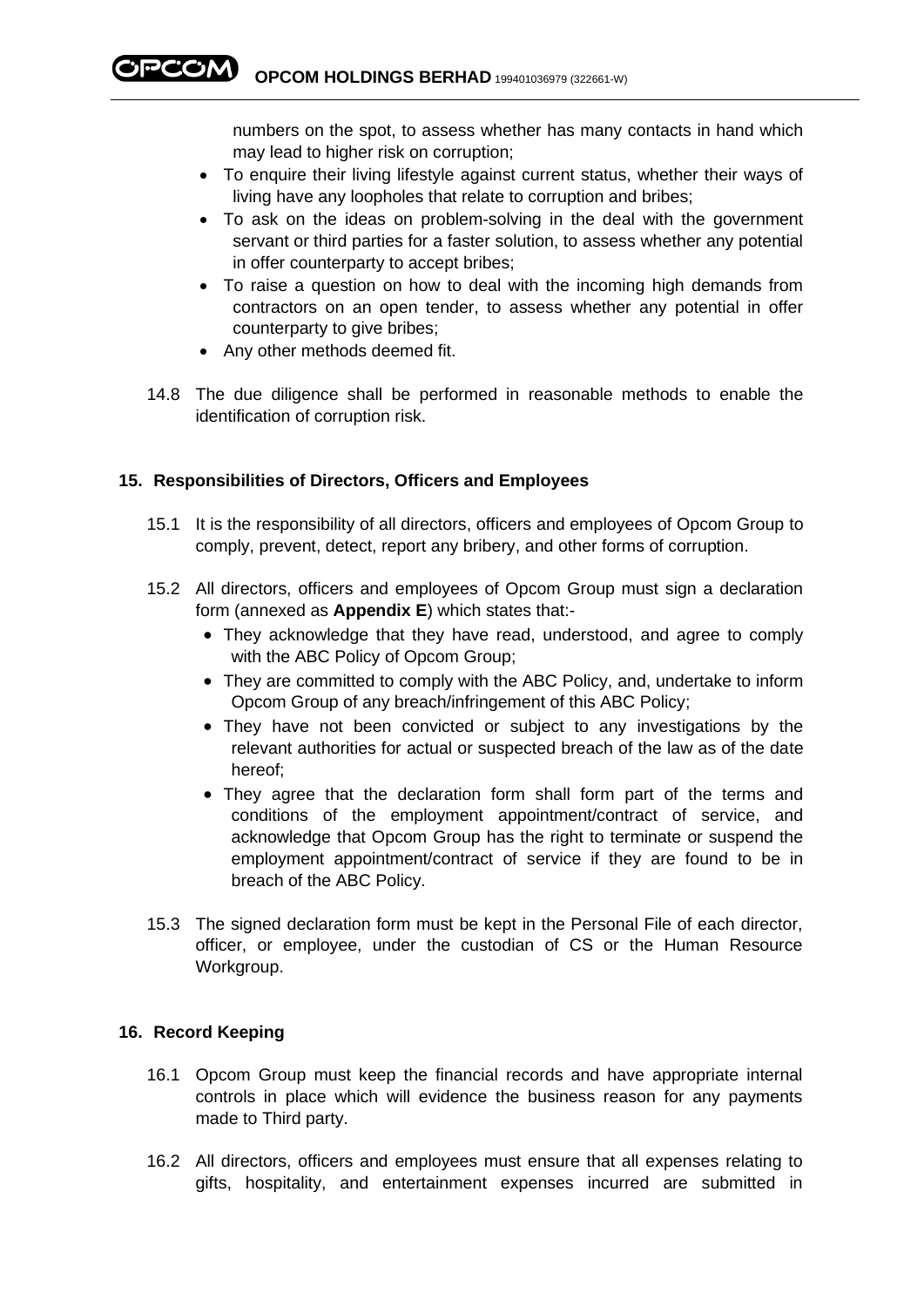accordance with the company's expense policy and record the reason for such expenditure.

16.3 All accounts, invoices, and records relating to dealing with Third parties must be maintained with strict accuracy. No accounts must be kept "off-book" to facilitate or conceal improper payments.

#### **17. Whistleblowing**

- 17.1 Opcom Group encourages all directors, officers, employees or Third Parties to raise their concerns and speak up when they see, or become aware of bribery, corruption, gratification, or any acts in breach of the ABC Policy.
- 17.2 Opcom Group is committed to ensuring that no one will suffer any detrimental treatment as a result of refusing to take part in bribery or corruption or because of reporting in good faith their suspicion that actual or potential bribery has taken place or may take place in the future.
- 17.3 If any director, officer, employee, or Third Party believes reasonably and in good faith that bribery, corruption, gratification, or any acts in breach of the ABC Policy exists in Opcom Group, the matter can be raised with the respective BU Heads.
- 17.4 However, if for any reason, it is believed that this is not possible or appropriate, then the concern should be reported to the Integrity Committee (IC). Channel of reporting to the IC is as follow:

Name: Corporate Services Workgroup Email: [whistle-blowing@opcom.com.my](mailto:whistle-blowing@opcom.com.my) (Mark "Strictly Confidential") Tel: +603-5519 5599

17.5 In the case where reporting to management is a concern, then the report can be made to the Chairman of the Audit Committee. Channel of reporting to the Chairman of the Audit Committee is as follow:

Chairman of the Audit Committee Name: Ms Lim Kim Lee Email: limkimlee222@yahoo.com Tel: +60 16-274 9438

- 17.6 The person receiving the report shall update the Executive Director or Opcom Management of Opcom Group, and investigate all reports promptly. The progress of investigation will be reported to the Audit Committee (AC), no later than the immediate next scheduled AC meeting. All reports received will be treated as confidential.
- 17.7 The person making an anonymous report will be advised that maintaining anonymity may hinder an investigation. Irrespective of this, anonymity will be maintained as long as the law permits it or the person making the report indicates that he/she no longer wishes to remain anonymous.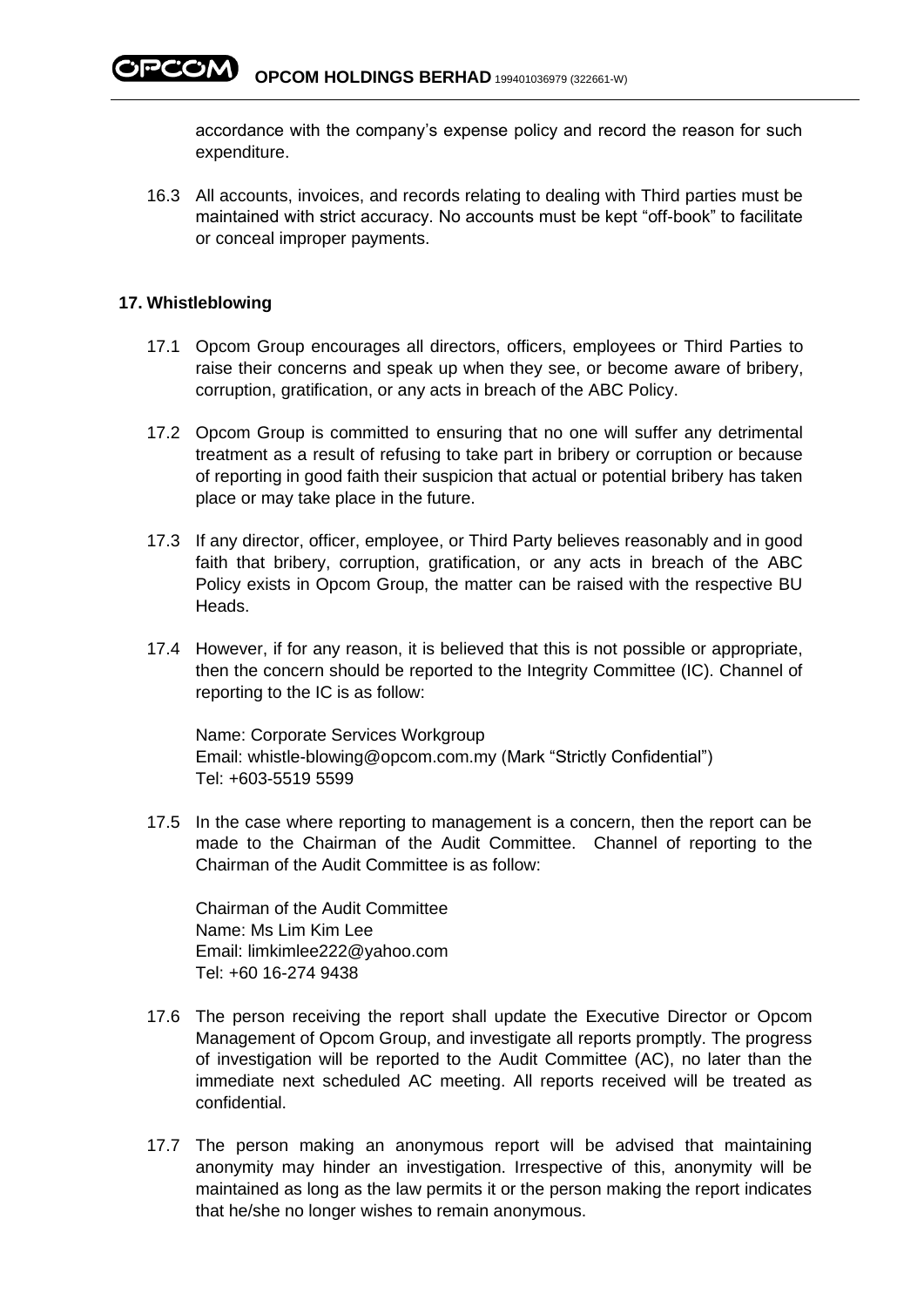- 17.8 Upon completion of the investigation, an appropriate course of action will be recommended to the AC for their deliberation. Decision taken by the AC will be implemented immediately, if, within AC's authority. AC shall report the cause and action taken to the Board in the next immediate scheduled meeting.
- 17.9 Matters beyond AC's authority shall be reported directly to the Board for deliberation and decision making.
- 17.10 CS is responsible for safe keep and maintains all reported documents

### **18. Training and communication**

- 18.1 Training of this ABC Policy is mandatory and attendance is compulsory for all directors, officers and employees. Opcom Group provides adequate training to ensure directors, officers and employees have a thorough understanding of Opcom Group's anti-bribery and corruption position, especially in relation to their roles within or outside Opcom Group.
- 18.2 Training on this ABC Policy forms part of the induction process for all new employees. Thereafter all existing directors, officers and employees will be required to attend periodic updates, reviews, and training on how to implement and adhere to this policy.
- 18.3 Trainings on anti-bribery and corruption are given to the company's directors, officers and employees in any of the following manners:
	- Course or seminar organised internally or by external training provider;
	- Self-directed learning via circulation of reading materials from regulators. Reading materials are to be circulated via e-mail to the directors, officers and employees for reading;
	- Video show on Anti-Bribery and Corruption Awareness;
	- An induction programs featuring anti-corruption elements;
	- Intranet or web-based programs;
	- Townhall sessions;
	- Retreats:
	- Any out-reach programs
- 18.4 Opcom Group's zero-tolerance stance on bribery and corruption and this ABC Policy must be communicated to all Third parties at the outset of all Opcom Group's business relationship with them.
- 18.5 Pursuant to clause 13.5, by signing the Declaration Form (Appendix D), the Third Party is deemed to have accessed, read, and understood the ABC Policy of Opcom Group.
- 18.6 This policy is made publicly available on OHB's website at [www.opcom.com.my.](http://www.opcom.com.my/)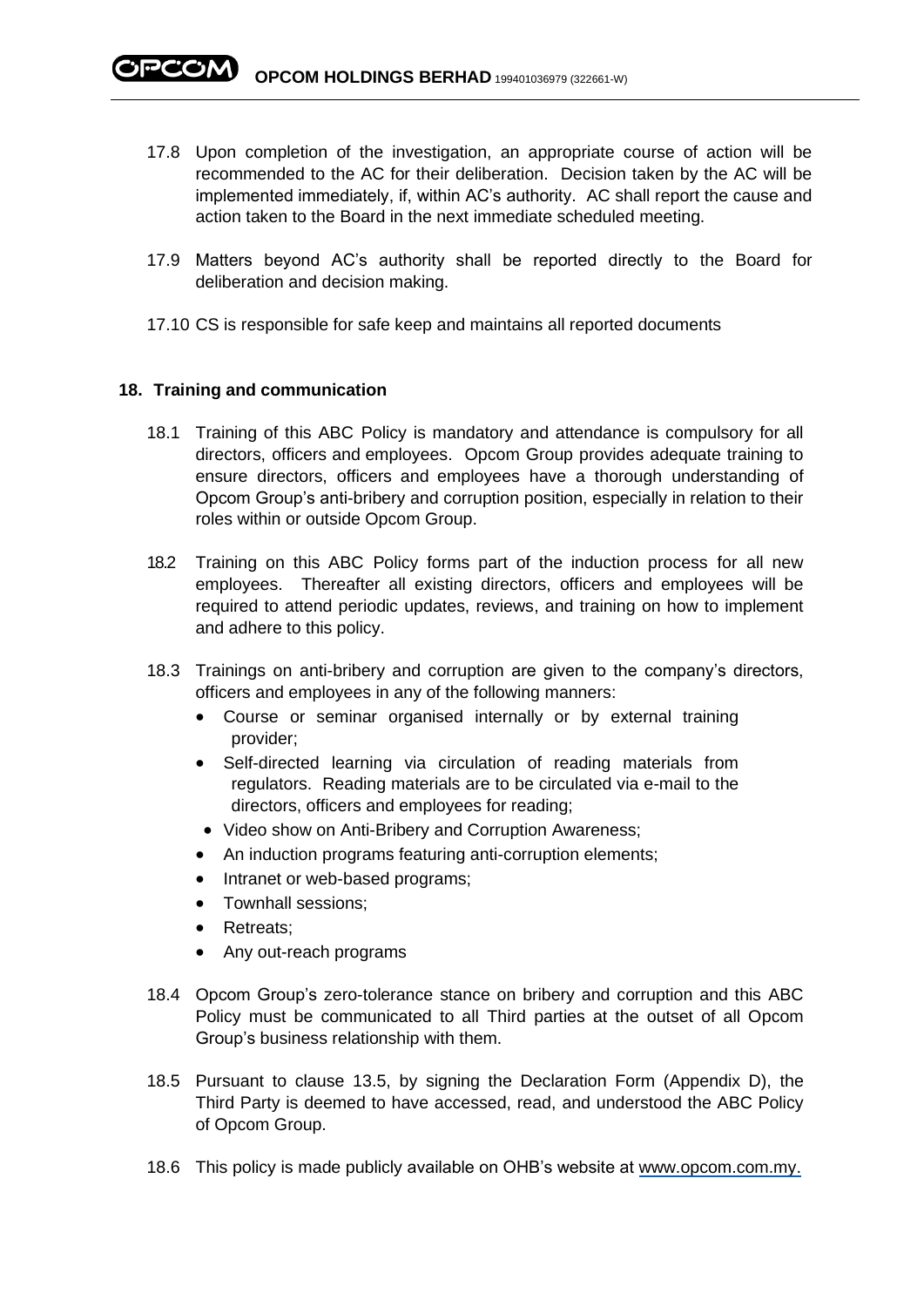**PCOM** OPCOM HOLDINGS BERHAD 199401036979 (322661-W)

- 18.7 Other forms of communications with the Third Parties include but not limited to the followings:
	- Message through the website;
	- Emails, newsletters, posters;
	- Video seminars or messages

#### **19. Sanctions for Non-compliance**

- 19.1 Non-compliance as identified by the audit and any risk areas identified through this and other means should be reported to the BU Head and CS, who will then update the Audit Committee and Board of Directors, in a timely manner, in accordance with the level of risk identified.
- 19.2 The infringement of the ABC Policy shall constitute serious misconduct or offence. The Board of Directors will make the final decision on the disciplinary actions for the confirmed offence.
- 19.3 For director, officer or employee, non-compliance warrants a disciplinary action up to and including dismissal against the offender.
- 19.4 For Third parties, non-compliance may lead to penalties including termination or suspension of the contract, disqualify them from tendering for future contracts if they are found to be in breach of the ABC Policy.
- 19.5 Further legal action may also be taken in the event the interest of Opcom Group has been harmed by the results of non-compliance by individuals and organisations.

#### **20. Monitor and review**

- 20.1 IC, through CS, will report regularly on compliance of this policy to the Audit Committee and the Board of Directors.
- 20.2 The Board of Directors can consider an external audit or internal audit (for example MS ISO 37001 auditors) by a qualified and independent third party at least once every three years to obtain assurance that Opcom Group is operating in compliance with the ABC Policy.
- 20.3 This ABC Policy will be reviewed by the Board of Directors periodically and when internal or external events warrant a more frequent review to be undertaken and make such amendments to the ABC Policy as the Board of Directors may deem to appropriate. Experience from past incidents will be considered to improve the ABC Policy.
- 20.4 The IC will monitor the effectiveness and implementation of this policy. Any improvements/weaknesses identified will be made/rectified as soon as possible.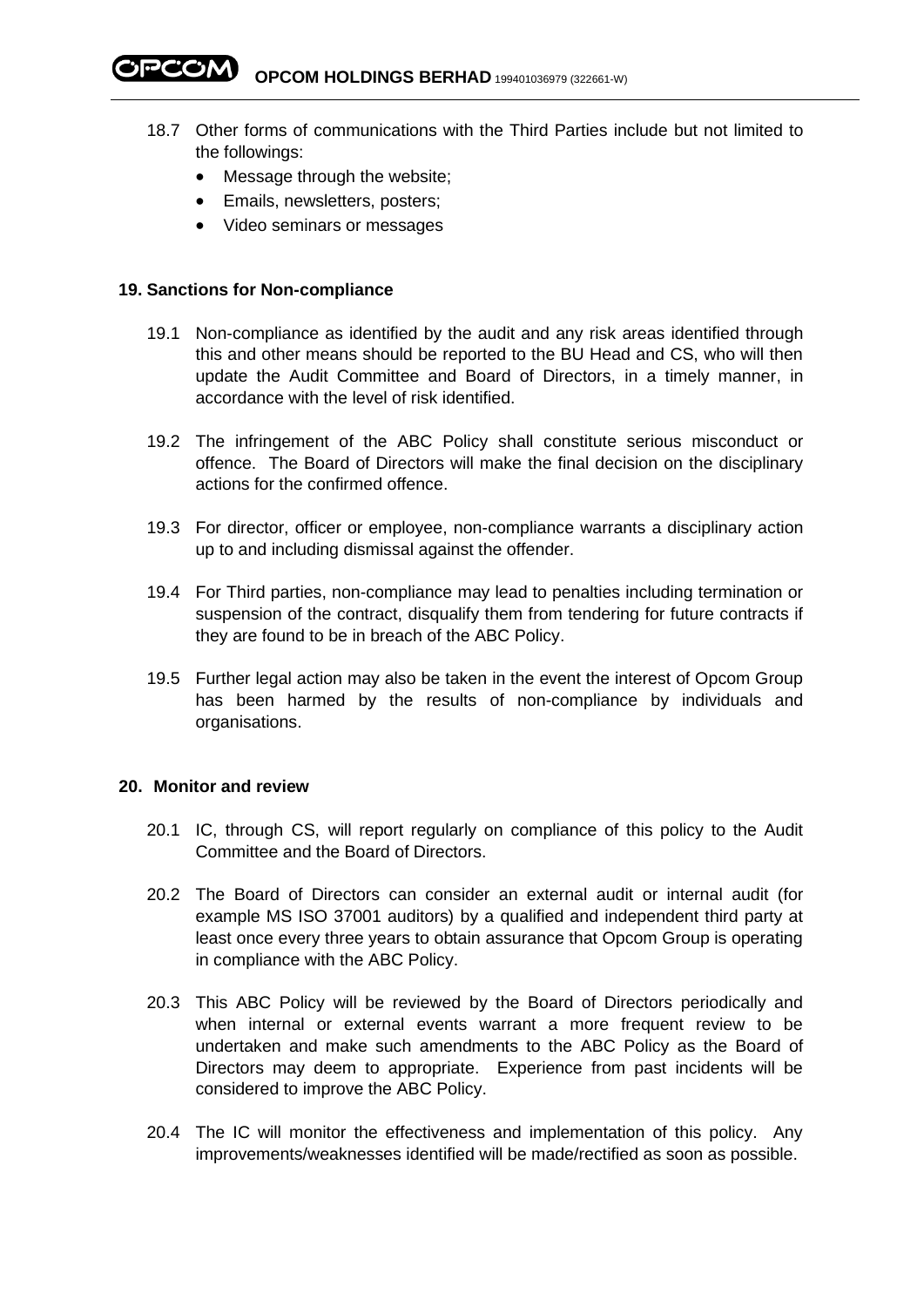PCOM) **OPCOM HOLDINGS BERHAD** 199401036979 (322661-W)

- 20.5 The following channels can be used to obtain feedback to identify aspects which could be improved or where the process and procedures could be simplified to ensure that ABC Policy is as effective and efficient as possible:
	- Conduct interviews with Directors, officers, employees, or Third Parties;
	- Obtain feedback from training and exit interviews, manager appraisals, employee suggestions, reports on the use of whistleblowing channels;
	- Conduct transactional analysis;
	- Conduct internal operational audits: for example, checking whether new employees receive appropriate induction; that training programmes reach all employees; if policies exist and whether they are being followed in practice.
	- Carry out spot checks;
	- Internal audit and/or external audit independent review;
	- Any other channels deemed fit
- 20.6 All directors, officers and employees are invited to comment on this policy and suggest ways to improve it, as part of our continuous improvement initiative. Any comments, suggestions, or queries should be addressed to the CS, who compile on behalf of IC for further review. Channel of reporting to the CS is as follow:

Integrity Committee - Corporate Services Workgroup Name: Vivian Chow Shu Fun Email: vivian.chow@opcom.com.my Tel: +603-5519 5599

20.7 All directors, officers and employees will be notified of any material revisions to this Policy.

### **THE END**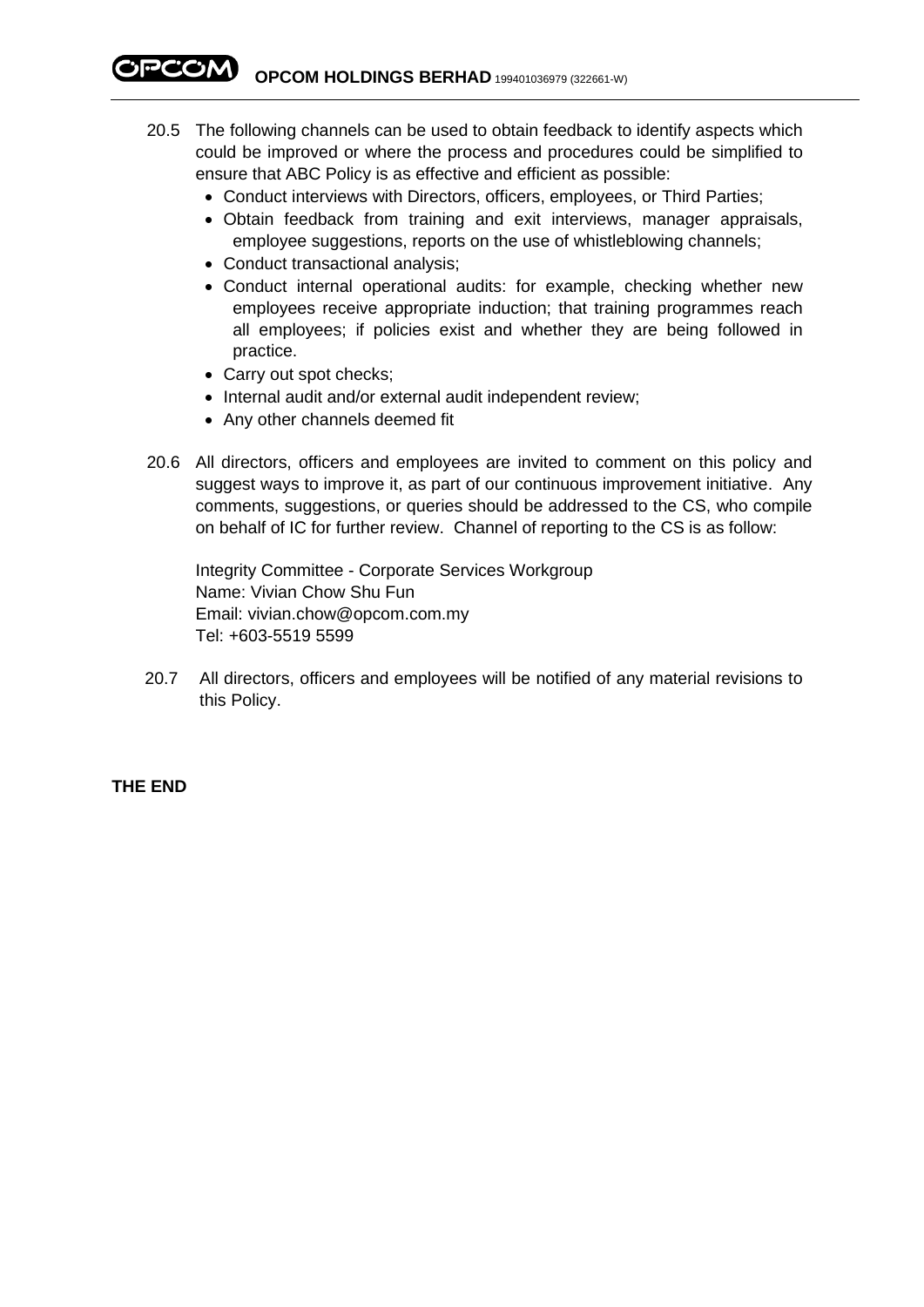

## **Appendix A: Organisational Chart of Integrity Committee for Opcom Group**

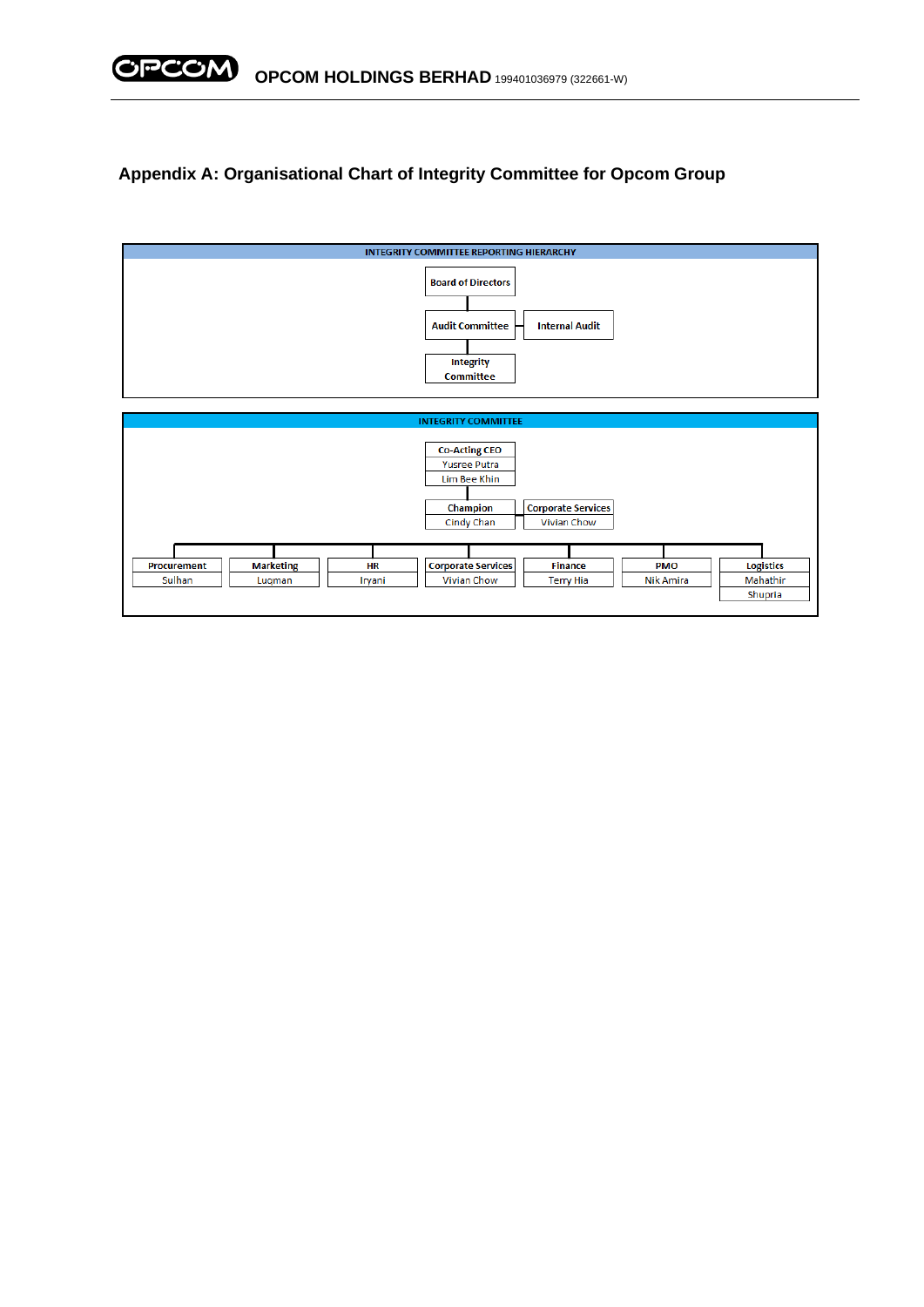## **Appendix B: Exception Rules for receiving and giving of G+H+E**

There are exceptions to the general rules whereby the receiving and giving of G+H+E are permitted, as follows:

- a. Exchange of gifts at the company to company level (exchange of gifts as part of official company visit, and thereafter the said gift is treated as the company's property);
- b. Gifts from Opcom Group to external institutions or individuals (or vice versa) in relation to company's official functions, events, and celebrations (e.g. commemorative gifts or door gifts offered to all guests attending the event), for 1) the promotion, demonstration or explanation of products and services; 2) execution or performance of the business relationship; or 3) building a business relationship. The gifts must be given in the name of Opcom Group or in the case of gifts received from external institutions or individuals, must be in the name of Opcom Group;
- c. Token gifts of nominal value, that normally carrying the logo of Opcom Group, e.g., T-shirts, pens, bags, diaries, calendars or other promotional items, that are given out equally to members of the public, customers, shareholders, and are deemed as part of Opcom Group's brand building and promotional activities;
- d. Gifts from Opcom Group to employees and directors and/or their families in relation to an internal or externally recognised company function, event, and celebration (e.g. in recognition of an employee's/director's service to the Company);
- e. Gifts to external parties who have no business dealings with Opcom Group (e.g. monetary gifts or gifts-in-kind to charitable organisations), as part of its Corporate & Social Responsibility (hereafter referred to as CSR). All CSR requests must be directed to and managed by the Corporate Services Department, to avoid any misperception or improper outcome of a decision by providing that CSR;
- f. Gifts offered/received by Opcom Group during the festive period are limited to ≤RM1,000/organisation or ≤RM500/individual, unless a waiver is given by the BOD in cases involving public or government official, or the Chairman, Executive Director, Opcom Management, or persons in a similar capacity, for all other cases;
- g. Cash equivalent (such as vouchers) must not be given, except when given by Marketing team, or persons acting in a similar capacity, as part of Opcom Group's approved promotional campaign, e.g. lucky draw, quiz, etc, where recipients are picked at random;
- **h.** Basic refreshments provided by Opcom Group to its directors, officers, employees, or Third Parties, for meeting or discussion purposes, as a business courtesy. Similarly, the directors, officers or employees of Opcom Group is permitted to accept basic refreshments offered by Third Parties, for meeting or discussion purposes, as a business courtesy;
- i. Directors, officers, or employees of Opcom Group are permitted to offer or receive hospitality and entertainment in the normal course of doing business, provided that they are proportional and modest. Hospitality and entertainment that are carried out legitimately and in good faith with the objective of enhancing the reputation of Opcom Group, fostering cordial relations, or improving product promotion are recognized as part and parcel of doing business.
- j. Any gifts from an individual or a party, if refusal would cause significant and/or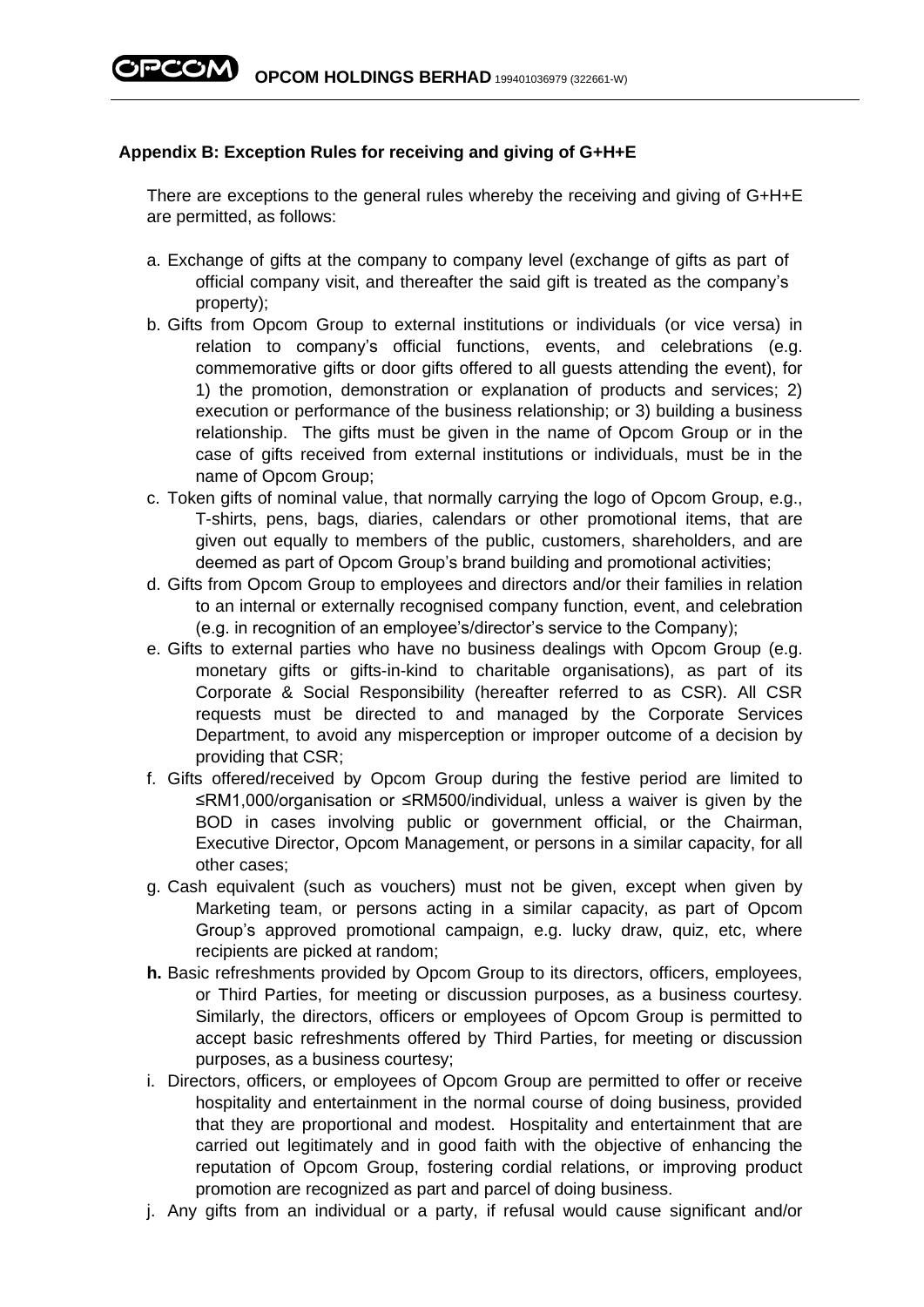cultural offence, and the giver is not anticipating any business decision from the act of giving. An example is the Ang Pow given when attending an open house, where the host is giving Ang Pow to all attendees.

Pursuant to Clause 7.6.1 of the ABC Policy, Opcom Group maintains a Hospitality & Gifts Register for the gifts that have been received or given by Opcom Group (annexed as **Appendix C**). This Hospitality & Gifts Register will be maintained by the Corporate Services Workgroup (CS). For practicability, all directors, officers, or employees are required to register gifts that they receive or provide with a market value exceeding RM500 (or equivalent) from each organisation/individual in a single transaction, immediately, or as soon as practicable, to CS

For the avoidance of doubt, no G+H+E, regardless of value or frequency, shall be offered, given, solicited or accepted where there is a corrupt motive.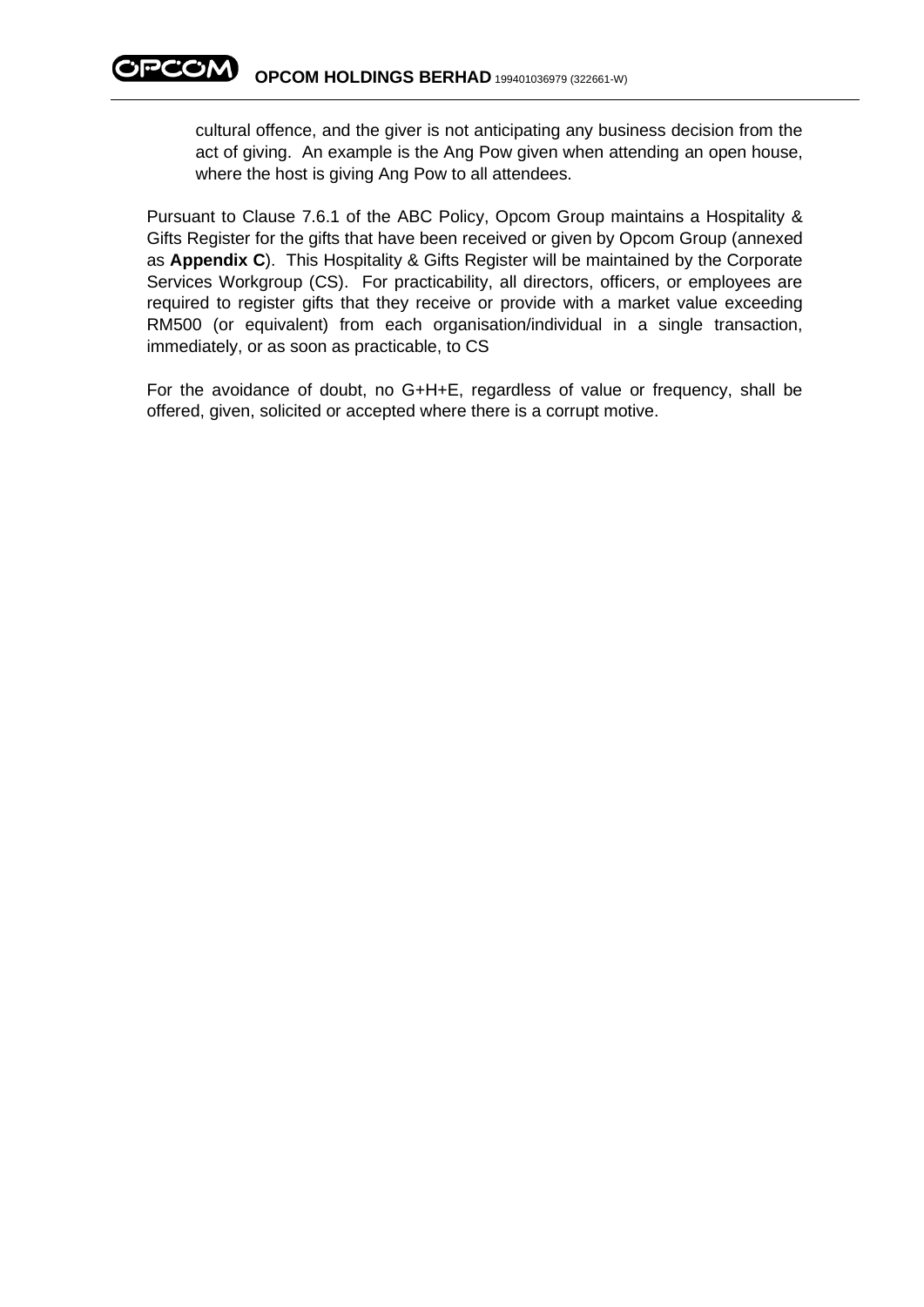

#### **Appendix C: Hospitality & Gifts Register**

This Hospitality & Gifts Register will be maintained by the Corporate Services Workgroup (CS). For practicability, all directors, officers, or employees are required to register gifts that they receive or provide with market value exceeding RM500 (or equivalent) from each organisation/individual in a single transaction.

|                      | <b>Company Name:</b>                                                                              |            |                                                                 |                         |                                                                                                                                                                                                                   |                                         |
|----------------------|---------------------------------------------------------------------------------------------------|------------|-----------------------------------------------------------------|-------------------------|-------------------------------------------------------------------------------------------------------------------------------------------------------------------------------------------------------------------|-----------------------------------------|
|                      | <b>Hospitality &amp; Gifts Register</b>                                                           |            |                                                                 |                         |                                                                                                                                                                                                                   |                                         |
|                      | 1. This Hospitality & Gifts Register will be maintained by the Corporate Services Workgroup (CS). |            |                                                                 |                         |                                                                                                                                                                                                                   |                                         |
|                      |                                                                                                   |            |                                                                 |                         | 2. For practicability, all directors, officers, or employees are required to register gifts that they receive or provide with market value exceeding RM500 (or equivalent) from each organisation/individual in a |                                         |
|                      | single transaction                                                                                |            |                                                                 |                         |                                                                                                                                                                                                                   |                                         |
|                      |                                                                                                   |            |                                                                 |                         |                                                                                                                                                                                                                   |                                         |
| A. Receive           |                                                                                                   |            |                                                                 |                         |                                                                                                                                                                                                                   |                                         |
| No                   | <b>Serial number</b>                                                                              | the gift   | Date receiving Name of Director / Officer /<br><b>Employee</b>  | Description of the gift | Name of the Person/Company                                                                                                                                                                                        | <b>Market value (MYR</b><br>equivalent) |
|                      | Co name_R_YYYY_MM_no                                                                              | YYYY-MM-DD |                                                                 |                         |                                                                                                                                                                                                                   |                                         |
|                      | e.g OPC R 2020 04 0001                                                                            |            |                                                                 |                         |                                                                                                                                                                                                                   |                                         |
|                      |                                                                                                   |            |                                                                 |                         |                                                                                                                                                                                                                   |                                         |
|                      |                                                                                                   |            |                                                                 |                         |                                                                                                                                                                                                                   |                                         |
|                      |                                                                                                   |            |                                                                 |                         |                                                                                                                                                                                                                   |                                         |
|                      |                                                                                                   |            |                                                                 |                         |                                                                                                                                                                                                                   |                                         |
|                      |                                                                                                   |            |                                                                 |                         |                                                                                                                                                                                                                   |                                         |
|                      |                                                                                                   |            |                                                                 |                         |                                                                                                                                                                                                                   |                                         |
|                      |                                                                                                   |            |                                                                 |                         |                                                                                                                                                                                                                   |                                         |
|                      |                                                                                                   |            |                                                                 |                         |                                                                                                                                                                                                                   |                                         |
|                      |                                                                                                   |            |                                                                 |                         |                                                                                                                                                                                                                   |                                         |
| <b>B.</b> Giving out |                                                                                                   |            |                                                                 |                         |                                                                                                                                                                                                                   |                                         |
| No                   | Serial number                                                                                     | the gift   | Date giving out Name of Director / Officer /<br><b>Employee</b> | Description of the gift | Name of the Person/Company                                                                                                                                                                                        | <b>Market value (MYR</b><br>equivalent) |
|                      | Co name G YYYY MM no                                                                              | YYYY-MM-DD |                                                                 |                         |                                                                                                                                                                                                                   |                                         |
|                      | e.g OPC G 2020 04 0001                                                                            |            |                                                                 |                         |                                                                                                                                                                                                                   |                                         |
|                      |                                                                                                   |            |                                                                 |                         |                                                                                                                                                                                                                   |                                         |
|                      |                                                                                                   |            |                                                                 |                         |                                                                                                                                                                                                                   |                                         |
|                      |                                                                                                   |            |                                                                 |                         |                                                                                                                                                                                                                   |                                         |
|                      |                                                                                                   |            |                                                                 |                         |                                                                                                                                                                                                                   |                                         |
|                      |                                                                                                   |            |                                                                 |                         |                                                                                                                                                                                                                   |                                         |
|                      |                                                                                                   |            |                                                                 |                         |                                                                                                                                                                                                                   |                                         |
|                      |                                                                                                   |            |                                                                 |                         |                                                                                                                                                                                                                   |                                         |
|                      |                                                                                                   |            |                                                                 |                         |                                                                                                                                                                                                                   |                                         |
|                      |                                                                                                   |            |                                                                 |                         |                                                                                                                                                                                                                   |                                         |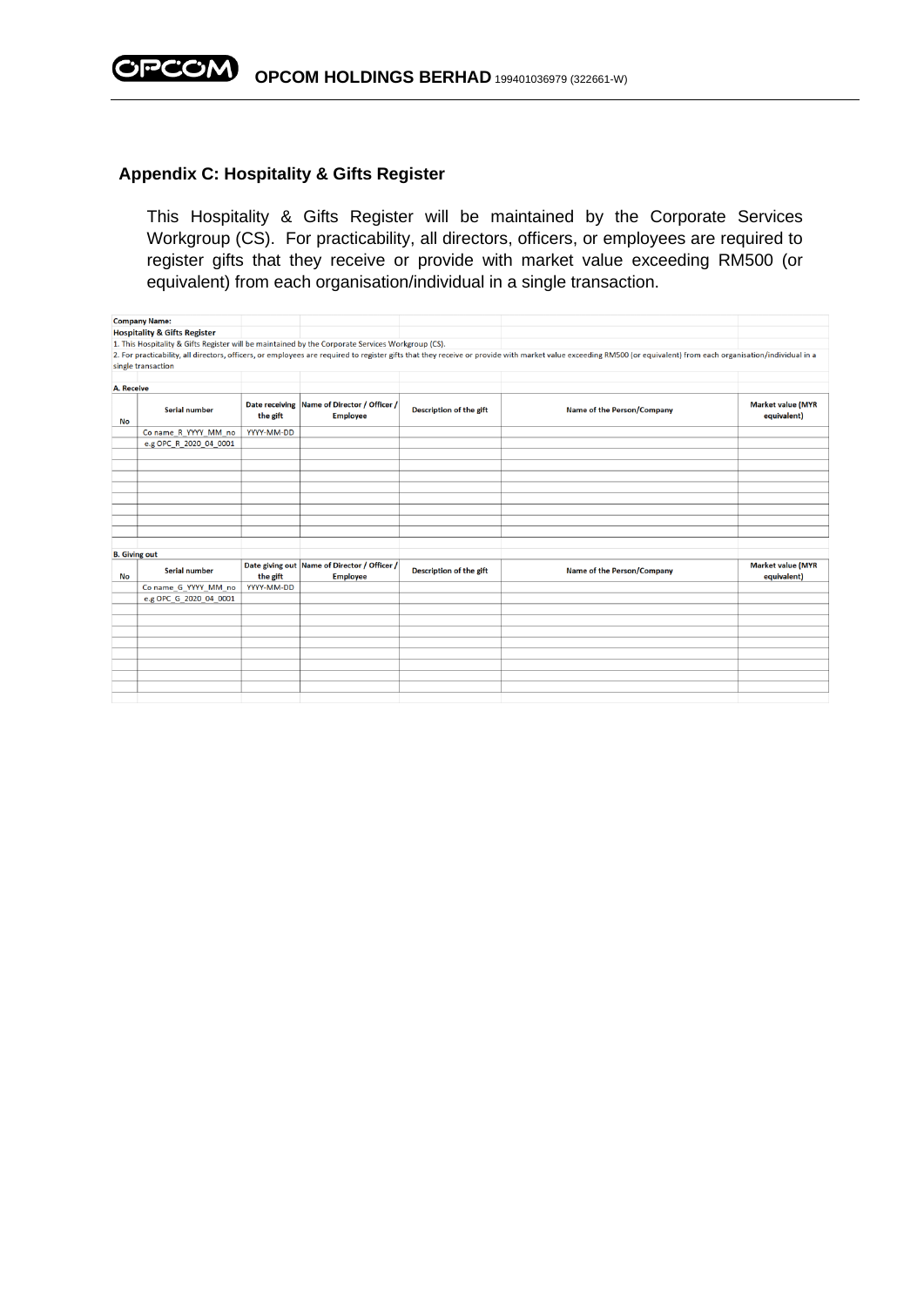

### **Appendix D: Declaration Form – Third party**

To: Opcom Group

## **ACKNOWLEDGMENT OF ANTI-BRIBERY AND CORRUPTION POLICY**

We, we we construct the contract of the contract of the contract of the contract of the contract of the contract of the contract of the contract of the contract of the contract of the contract of the contract of the contra No. The sum acknowledge that we have read, understood and agree to comply with the Anti-Bribery and Corruption (ABC) Policy of Opcom Group. We are committed to ensure that our directors, employees, and agents acted on our behalf in dealing with Opcom Group comply to the ABC Policy of Opcom Group, and, undertake to inform Opcom Group of any breach/infringement of this ABC Policy.

We have not been convicted or subject to any investigations by the relevant authorities for actual or suspected breach of the law as of the date hereof.

We agree to keep proper books and records available for inspection by Opcom Group, Opcom Group's auditors or investigating authorities, and we shall extend our cooperation in the audit/investigation and similar matters pertaining to the contract.

We agree that the declaration form shall form part of the terms and conditions of our appointment and/or contract for service, and acknowledge that Opcom Group has the right to terminate or suspend the contract for service and disqualify us from tendering for future contracts (if any) if we are found to be in breach of the ABC Policy.

Signature of Authorised Person Name: Designation: Company Stamp:

\_\_\_\_\_\_\_\_\_\_\_\_\_\_\_\_\_\_\_\_\_\_\_\_\_\_\_\_\_\_\_ Date:\_\_\_\_\_\_\_\_\_\_\_\_\_\_\_\_\_\_\_